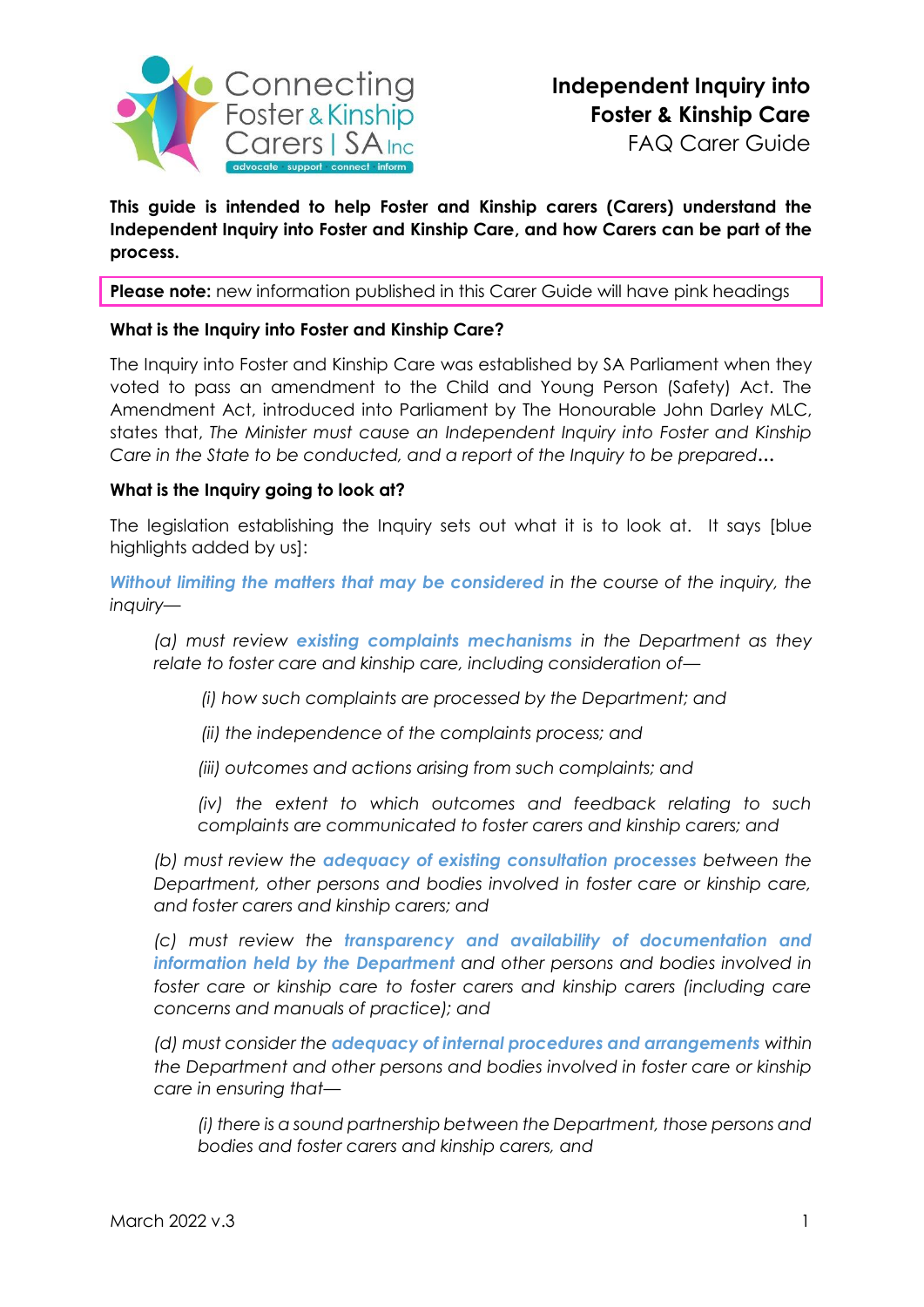

*(ii) the rights of children in foster care and kinship care (including their rights relating to safety, cultural identity, access to services and opportunities, autonomy and decision-making) are respected, addressed and realised; and* 

*(e) may make such recommendations for changes to matters affecting foster care or kinship care that the inquiry considers necessary or appropriate to improve outcomes for children and young people in foster care or kinship care, as well as foster carers and kinship carers (including, for example, the need for an independent, legislatively protected complaints system, changes to compliance procedures within the Department and any legislative changes needed to enable the recommendations to be implemented).*

The first 8 words of this excerpt from the Act: *without limiting the matters that may be considered* - are really important. The inclusion of these words mean that whilst the Inquirer **must** consider the particular things set out in the legislation, the Inquirer may receive submissions from Carers on **any** issues that Carers wish to present.

## **Who has been appointed as Inquirer?**

Dr Fiona Arney has been appointed the Independent Inquirer. Dr Arney is a former Professor from UniSA and current Director of [Arney Chong Consulting.](https://arneychongconsulting.com/)

## **I have heard that Dr Arney is not 'independent'. Is that true?**

CF&KC-SA understands that some Carers are not confident that Dr Arney is 'independent' in the way that is required by the CYPS Act. Therefore, we wrote to the Premier on 6 January 2022, advising him on these concerns and asking that they be addressed. You can see a copy of *our* letter [here.](https://cfc-sa.org.au/wp-content/uploads/2022/02/CFKC_SA-Letter-to-Premier-Independent-Inquiry_Jan2022.pdf) We received a response to our letter on 28 January 2022. You can find a copy of the answer [here.](https://cfc-sa.org.au/wp-content/uploads/2022/02/Letter_Minister-Sanderson-response_27Jan22-.pdf)

## **I thought we were going to get a former judge. Why is the Inquirer not a judge?**

The Act establishing this Inquiry does not say that the Inquirer must be a former judge. It says that *the inquiry must be conducted by a person who is independent of the Department for Child Protection and not involved in the administration, operation, or enforcement of this Act.*

## **Has the Inquiry started?**

Yes. The Act establishing the Inquiry states that it must commence not later than 1 month after the Amended Act comes into operation. The Act came into operation on 9 December 2021. The Inquiry officially commenced on 8 January 2022.

## **How long will the Inquiry run?**

The Act establishing the Inquiry says the Inquiry must be completed within 6 months after the Amending Act comes into operation. The Act came into operation on 9 December 2021. The Inquiry must therefore be completed by 9 June 2022.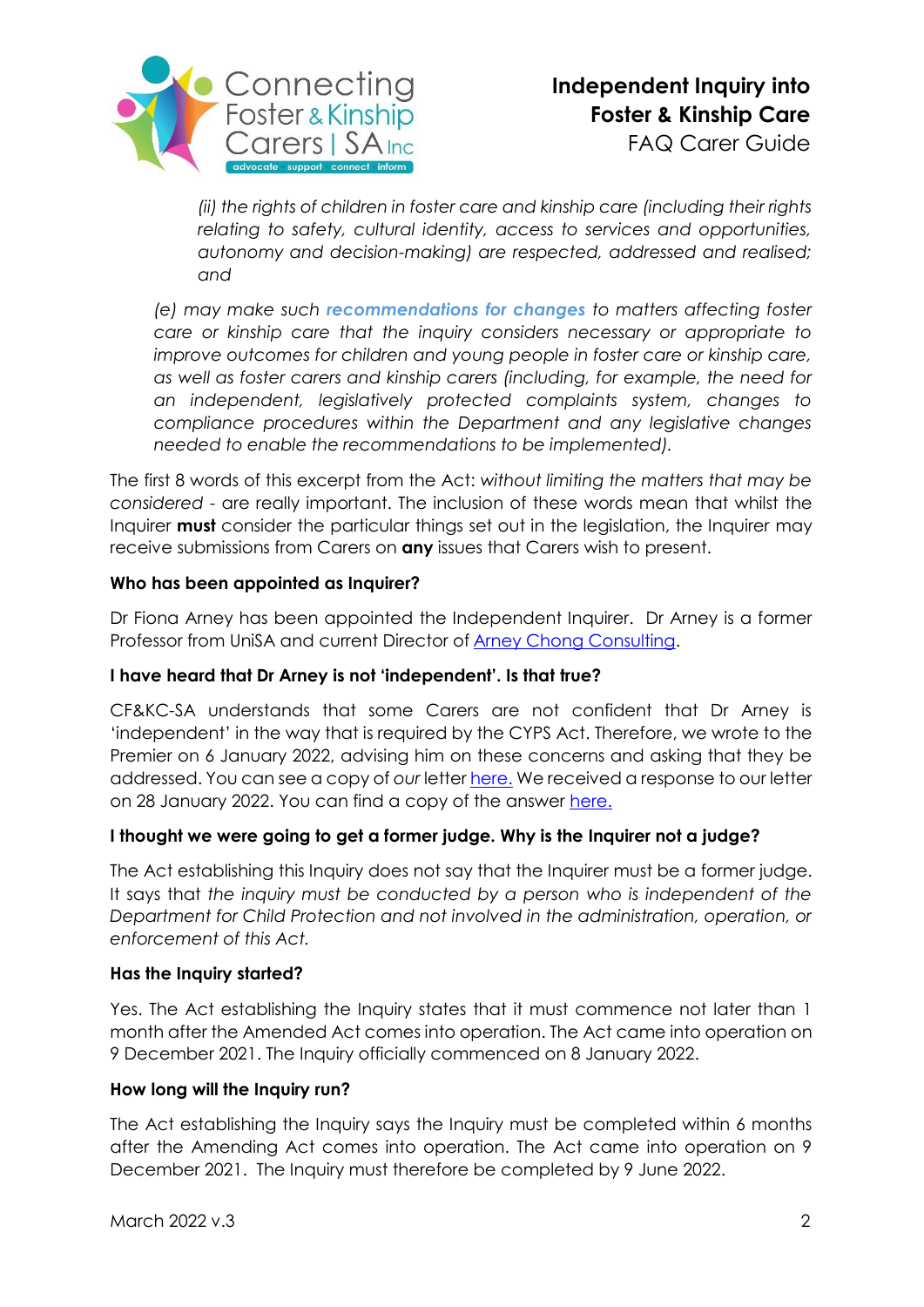

FAQ Carer Guide

# **How can I be involved in this Inquiry?**

You can be involved in the Inquiry by making a submission to the Inquiry. It is expected that most submissions will be in writing and submitted by email or post. Other ways of making submissions are currently being considered. If you would like to make a submission other than in writing, please let us, or the Inquiry, know.

# **Who can make a submission?**

The Inquiry accepts submissions from anyone. That includes current foster and kinship Carers, former foster and kinship Carers, respite Carers, emergency Carers, biological children of foster and kinship Carers, agency staff, and relevant professionals. You can also make a submission as part of a group.

## **Is there a submissions template to guide me?**

The Inquiry, as well as CF&KC-SA, are in the process of developing a template to help you construct your submissions. As soon as these templates are made available, we will share them with you. That said, you can construct your submission in any way you like – as a letter, an email, a table - whatever works for you. Remember – there is no set way to structure a submission.

#### **How many words should my submission be?**

The length of your submission is up to you.

## **I have not made a submission to an inquiry before. Where can I get help?**

As your peak body, we are here to support Carers who want to make a submission. We intend to do this by

- delivering Carer information sessions regarding the inquiry
- publishing fact sheets
- sharing submission templates
- convening groups to provide group submissions, and
- providing information regarding other support services Carers can access during the submission process

We are also available to provide one on one assistance to Carers who would like help drafting their submissions. We have put together a group of existing employees and some volunteers to help you. They include: Emma Feagan (Project Officer), Jacquie Nevin (Legal Consultant), Natalie Baron (Administration and Events Coordinator), and Niamh Keller (Legal Volunteer). We encourage you to make Emma your first point of contact. She can be contacted by email: [inquiry@cfc-sa.org.au](mailto:inquiry@cfc-sa.org.au) or you can call our free phone number: 1800 732 272

CF&KC-SA hopes to meet with Carers to help make and edit submissions before the due date (3 May 2022). For those seeking this support, we encourage submissions to be made in advance where possible - this gives us time to look over it carefully. Whilst our opening hours are 9am to 5pm, we are willing to meet with you outside these hours if needs be.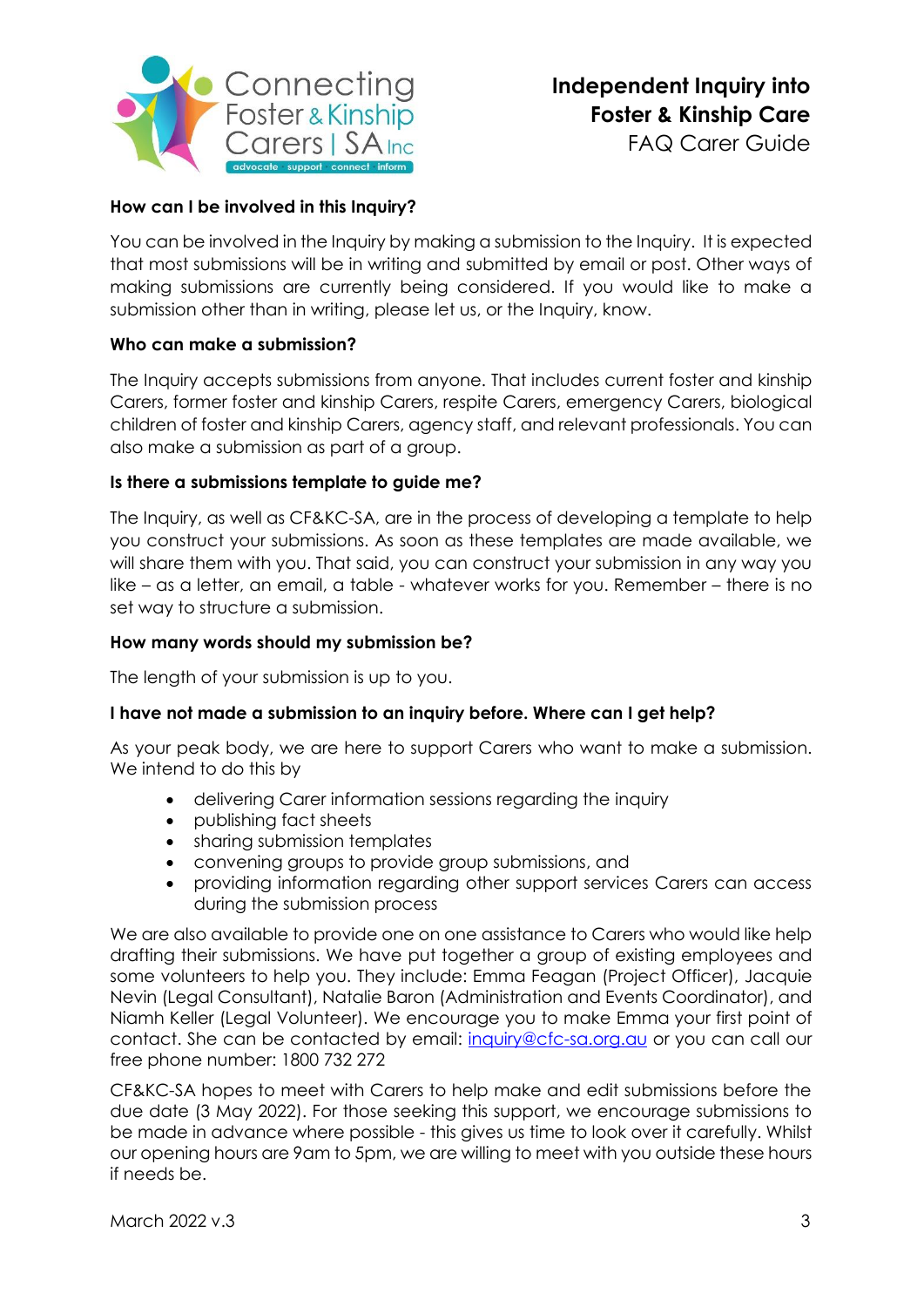

FAQ Carer Guide

# **Can I make a submission orally?**

The Inquiry has confirmed that it may allow people to make their submission orally. More information about this process is yet to be shared with us. You will be made aware as soon as we know more.

## **Can I make more than one submission?**

Yes. We have confirmed that it is possible to make more than one submission. This recognises the fact that some Carers might find it easier and more time efficient to make multiple short submissions on different topics.

#### **Will CF&KC-SA make a submission?**

Yes. Our organisation was established by Carers for Carers over two decades ago. We now have over 1,000 members. Since 1 July 2017, our team has supported approximately 900 individual advocacy cases, received more than 4,873 phone call enquiries, and carried out 5 annual surveys identifying the successes and challenges for SA Carer families. All this work provides us, as the peak body, with a unique window that illustrates what works and what does not within DCP and the child protection system more generally. We will make a strong submission based on that experience, and call for input from Carers on particular topics to strengthen our submission. A copy of our submission will be made available to our members when completed.

## **What if I want to complain to the Inquirer about CF&KC-SA?**

We welcome constructive criticism. The Inquiry has its own staff who are able to assist Carers who want to make submissions about us. We will provide details of those staff when that information comes to hand. At the moment, you can contact the Inquiry directly at [Carer.Inquiry@sa.gov.au](mailto:Carer.Inquiry@sa.gov.au)

#### **Do I need to consider any legal matters?**

Yes. We are creating a Carer Guide on this topic and will share it with you when it is complete.

#### **Does mandated reporting apply to submissions?**

Yes. Under the CYPS Act, we are required to report suspicion, on reasonable grounds, that a child or young person may be at risk. Before you share your submissions with us, we encourage you to carefully think about what and how you include certain information in your submissions with the following mandatory reporting requirements in mind:

- **Under section 31(1) of the CYPS Act,** a person must make a report *if the person suspects on reasonable grounds that a child or young person is, or may be, at risk; and that suspicion was formed in the course of the person's employment.*
- However, **under section 31(2),** *a person need not report a suspicion… if the person believes on reasonable grounds that another person has reported the matter…*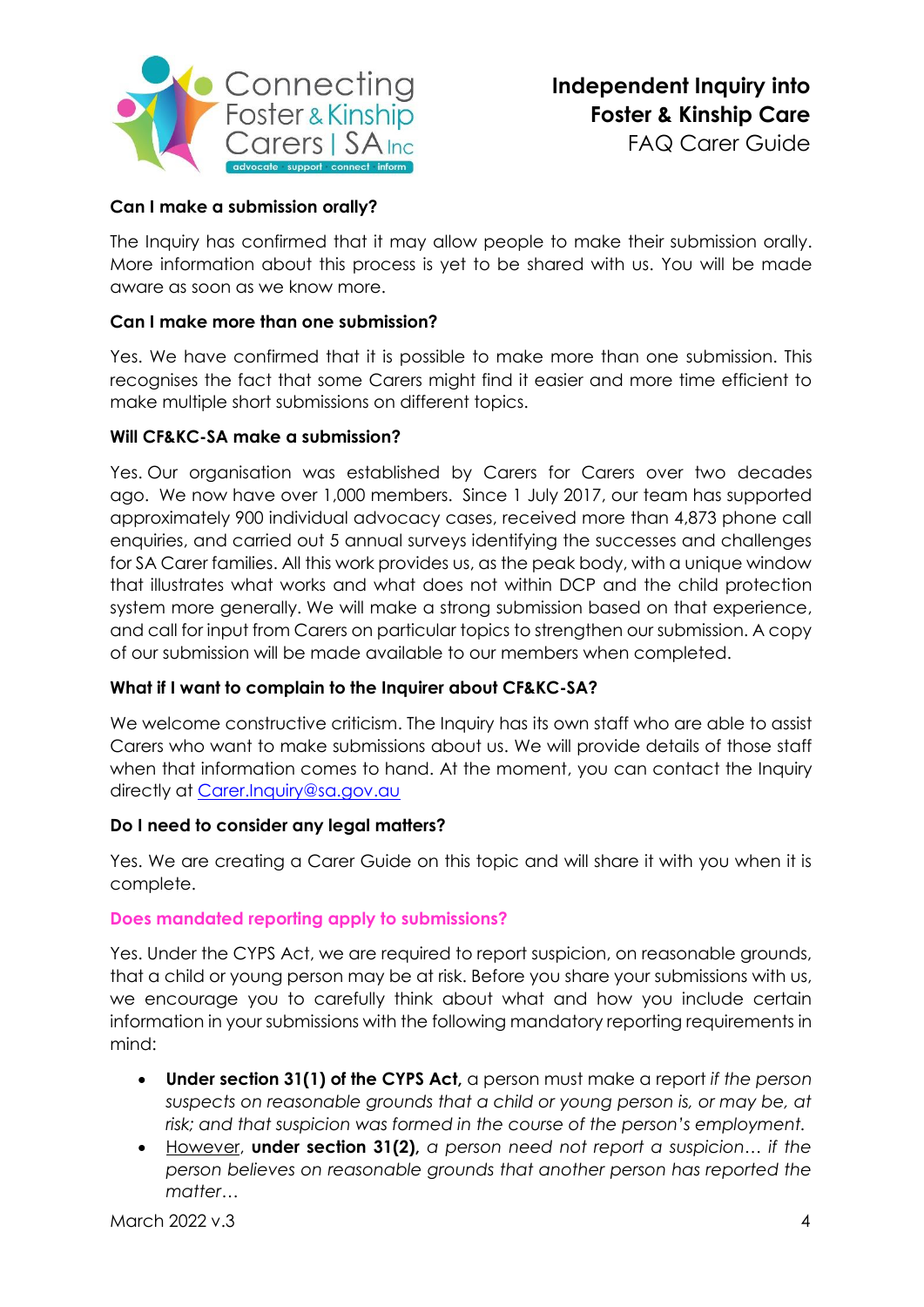

More specifically, **31(2) means** that if we have reasonable grounds to believe that DCP or your support agency is already aware of all the information that forms the basis of our suspicions, **we do not need to make a report**.

## **When are the submissions due and where do I submit them?**

The last day for lodging a submission is **3 May 2022**. Submissions can be lodged with the Inquiry via the Inquiry email address: [carer.submissions@sa.gov.au](mailto:carer.submissions@sa.gov.au)

We understand that the Inquiry may also be accepting submissions by post. We will provide details of the Inquiry's postal address when it comes to hand.

#### **How can I be sure that my submission will be confidential?**

The Inquiry must meet all government rules and legislation in relation to confidentially, security of information, privacy, etc. We understand that confidentiality is an important issue and we have forcefully communicated this to the Inquiry on behalf of Carers. We expect the Inquiry will provide detailed information on how submissions will be kept confidential and, how the names of people who made submissions, and any names that appear within submissions, will be protected. We will pass that information on to you as soon as that information comes to hand.

We have also confirmed with the Inquiry that it *will* be possible to make an anonymous submission if you wish.

#### **Can I make an anonymous submission?**

We have confirmed with the Inquiry that it *is* possible to make an anonymous submission if you wish. In order to maintain your anonymity, once you have completed your submission, you can email it to our inbox [inquiry@cfc-sa.org.au](mailto:inquiry@cfc-sa.org.au)

We will then email your submission to the Inquiry on your behalf.

#### **What happens at the end of the Inquiry?**

The Act states that, *on completing the Inquiry, the person conducting the Inquiry must cause a report of the Inquiry to be prepared, and a copy of the report provided to the Minister*. The Minister must cause a copy of the report to be laid before both Houses of Parliament, within 6 sitting days after receiving the report.

As your peak body, we will be doing all we can during the Inquiry to ensure the Inquiry report includes findings and recommendations that Carers support. Once the report has been made public, we will carefully analyse the report's findings and recommendations, seek Carer input into those findings and recommendations, and lobby hard for the implementation of the findings and recommendations that Carers support.

If you want to stay up to date about the inquiry (including how we can help you prepare a submission) please register your interest on our website here: [https://cfc](https://cfc-sa.org.au/carerinquiry/)[sa.org.au/carerinquiry/](https://cfc-sa.org.au/carerinquiry/)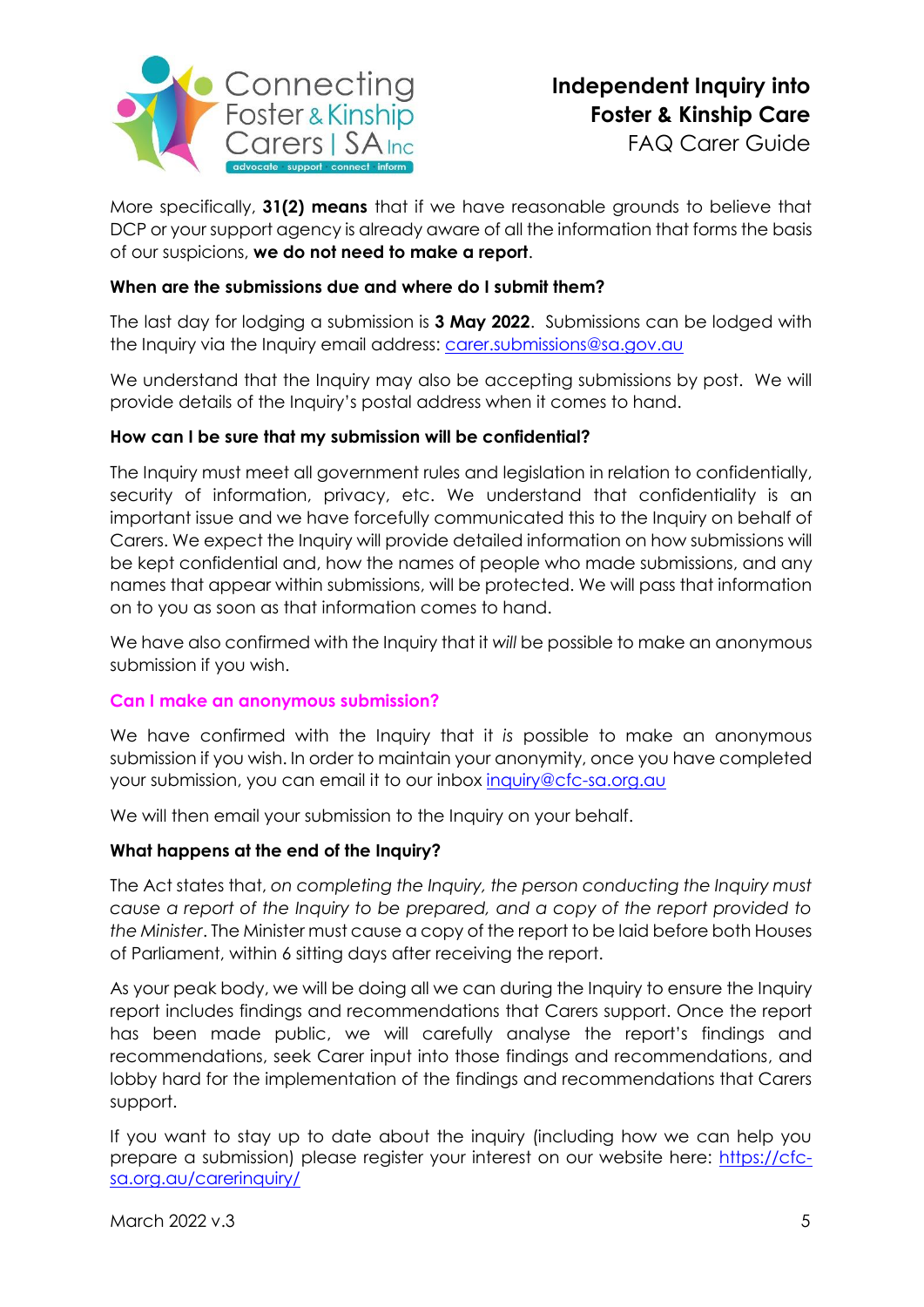

## **Can DCP and Foster Care agencies access submissions after the Inquiry?**

We received confirmation from the Inquiry team that submissions are not able to be accessed by anyone outside the Inquiry team and will not be released after the Inquiry.

#### **Where will my submission be stored after the Inquiry?**

The Inquiry team has advised us they are seeking further legal advice regarding this matter. They have confirmed storage will be in accordance with legal requirements. CF&KC-SA will provide this information as soon as the Inquiry has responded.

**We will continue to update this Carer guide as information comes to hand. If you have other questions you would like answered in relation to the inquiry, please contact us.**